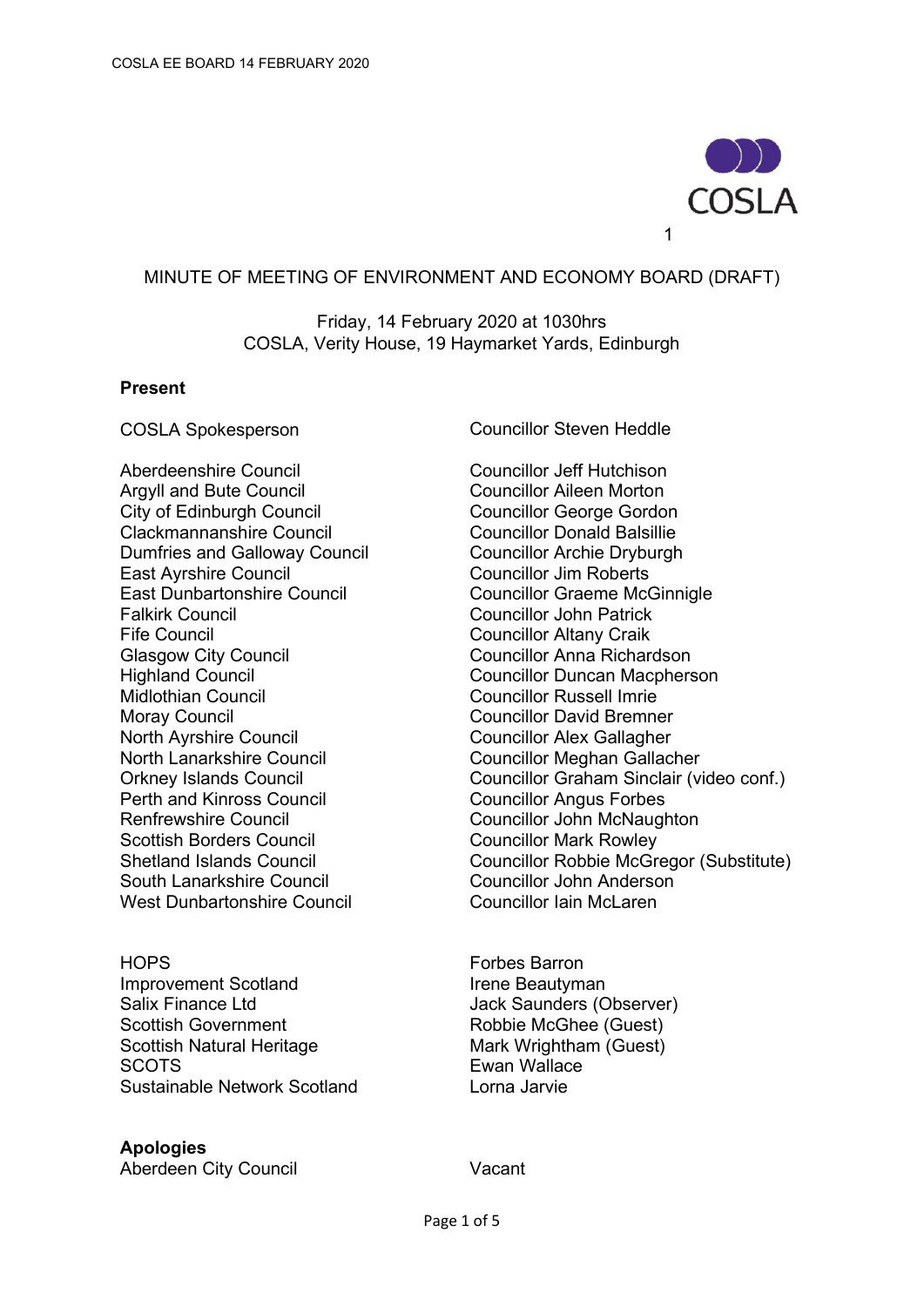Angus Council **Angus** Councillor Ron Sturrock Comhairle nan Eilean Siar Councillor Donald Crichton Dundee City Council **Council** Councillor Alan Ross East Renfrewshire Council **East Renfrewshire Council** Inverclyde Council **Councillor Councillor Colin Jackson** South Ayrshire Council **Councillor Brian McGinley** Shetland Islands Council Councillor Ryan Thomson\* Stirling Council<br>
Vest Lothian Council<br>
Councillor Cathy Muldoor<br>
Councillor Cathy Muldoor

NHS Health Scotland<br>
Regional Transport Partnership<br>
Rab Dickson Regional Transport Partnership SLAED **Pamela Smith** SOLACE SOLACE SEXEL SEXEL SEXEL SEXEL SEXEL SEXEL SEXEL SEXEL SEXEL SEXEL SEXEL SEXEL SEXEL SEXEL SEXEL SEXEL SOLACE Jim Valentine

East Lothian Council Councillor Norman Hampshire Councillor Cathy Muldoon

\**Denotes substitute provided Apologies are recorded where notified in advance or sederunt not signed*

## **Public Session**

### **Welcome and Apologies**

*The Environment and Economy Spokesperson thanked everyone for their attendance and welcomed substitute Members. Apologies were noted.*

## **1. Minute of Previous Meeting of 6 December 2019 and Matters Arising (paper)**

*The Minute of the Environment and Economy Board meeting held on 6 December 2019 was accepted as a true record.*

*Most matters arising were covered on the Agenda or the Board Plan.*

## **2. Environment and Economy Board Plan December 2019 (paper)**

Members received an update on the Board Plan and were invited to raise any questions. The Board Plan update was agreed.

#### **3. Presentation on R100**

The Board received a presentation on the progress of the Scottish Government Reaching 100% (R100) programme by Robbie McGhee, Deputy Director, Digital Connectivity Division. The presentation provided an overview of work carried out to date on the programme and set out past and likely future engagement with Local Authorities. Robbie indicated he wished Councils to be aware of activity in their area in order that they could support deployment and stakeholder engagement. The presentation also provided information on R100 vouchers, indicating that anyone who cannot access superfast broadband by the end of 2021 will be eligible for a voucher, regardless of whether or not R100 contract build will ultimately reach them.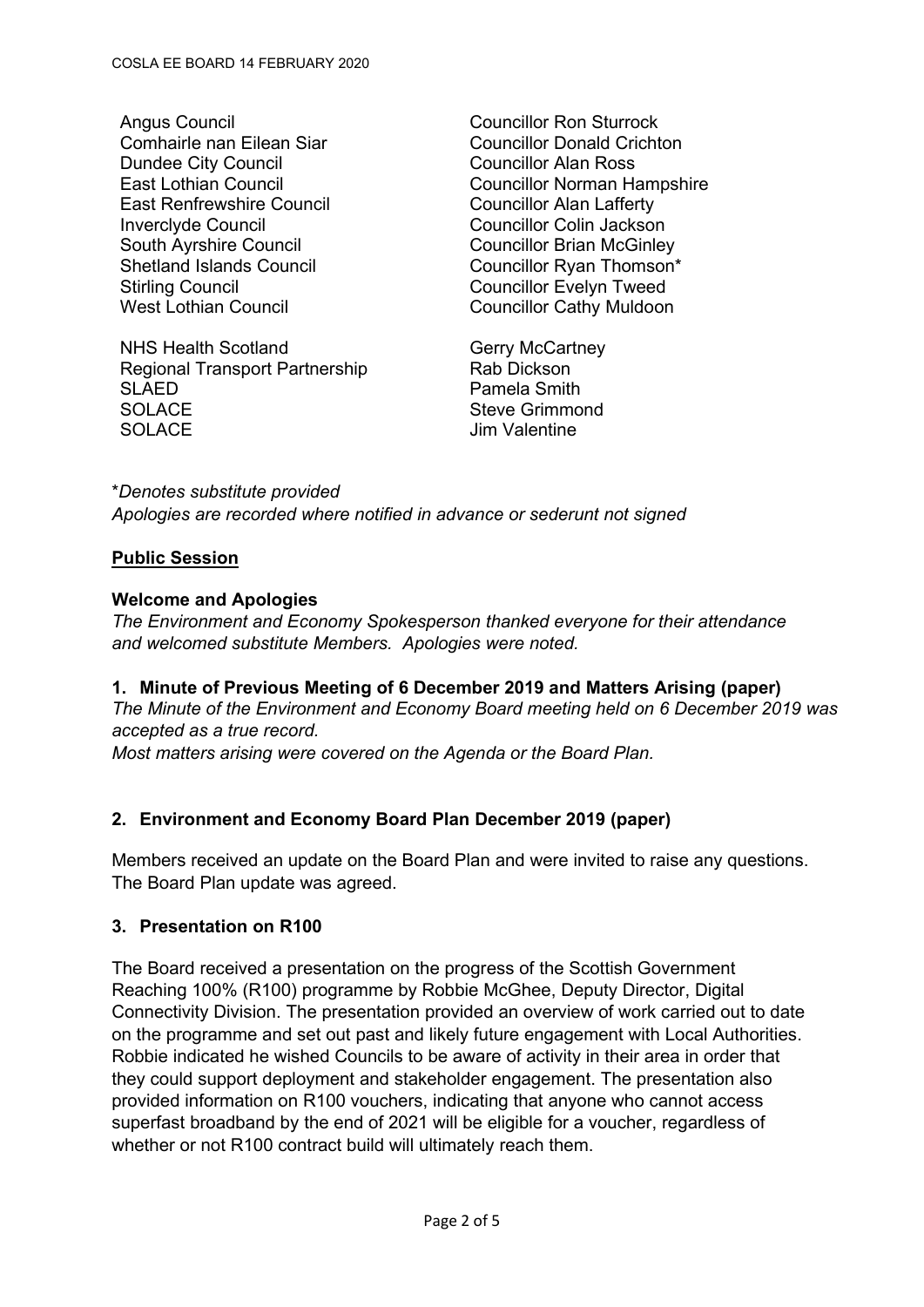The presentation was circulated to the Board after the meeting, and Members were invited to contact COSLA officers or Robbie directly if they had further questions or required more information.

# **4. Conference of the Parties (COP)**

A verbal update was provided on Conference of Parties (COP)

## **5. Suspension of European Social Funds**

A verbal update was provided on the suspension of Europeans Social Fund

### **6. Public Health Reform (paper)**

The paper provided the Board with an update on the progress of the reform of public health, the joint programme between COSLA and the Scottish Government. The paper provided updates on the three areas of the reform programme including the establishment of Scotland's new public health body.

The Board:

- i. Noted and provided comment on the progress of the joint programme of reform; and
- ii. Recognised the cross-cutting nature of this programme of work and advocated for the ongoing resource and capacity required in Local Government to progress the aspirations of public health reform including the fulfilment of the public health priorities.

## **7. National Transport Strategy (paper)**

The Board was provided with an update on National Transport Strategy (NTS2), which was laid before Parliament and published on 4 February 2020. The report asked Members to discuss and agree COSLA's position to inform engagement around the delivery of NTS2 as well as provided an update on work surrounding transport governance. Members stressed that work at both officer and political level on the delivery of the strategy should give adequate recognition to Local Authorities' role in this agenda, as well as capture the range of needs and responsibilities across urban, rural and island authorities.

The Board:

- i. Noted the publication of the Scottish Government National Transport Strategy:
- ii. Noted the update on Transport Governance; and
- iii. Agreed the proposed COSLA position set out in paragraphs 16 18. Members also agreed to amend a section of paragraph 18 to "*enabling* continued political buy-in from Elected Members through the Environment and Economy Board".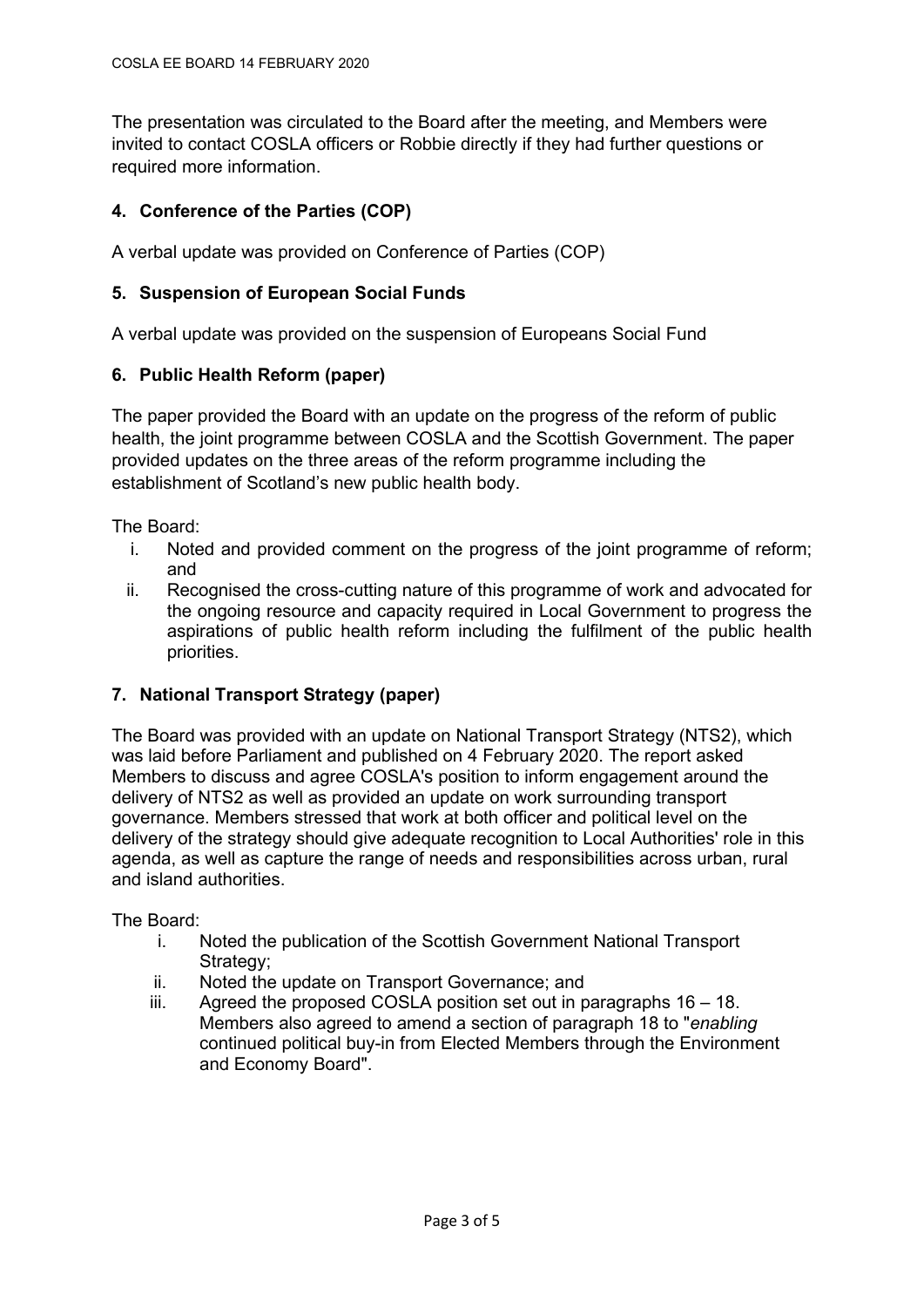## **8. Transforming the Business Support Environment (paper)**

The report provided an update on the development and implications of the Single Entry Point (SEP), Target Operating Model (TOM), and other initiatives which have emerged from the Enterprise and Skills Review, on the development and delivery of business support in Scotland.

The Board:

- i. Considered the issues raised;
- ii. Considered the implications for Local Government in the business support space; and
- iii. Considered and comment on the principles and scope of the proposed review of place-based business support

### **9. 'Connecting People and Places – A Policy Statement on Rangering in Scotland' (paper)**

This report provided the Board with an opportunity to offer comments and views on SNH's revised policy statement on countryside rangers and agree that COSLA should formally endorse the document prior to its launch.

Members recognised that the aspirations of the statement are laudable and agreed that it offers a fantastic opportunity to raise awareness of the role of Countryside Rangers. Several changes were agreed by the Board as part of the discussion.

Members stressed that COSLA should continue raising awareness of the role of rangers especially in relation to education and climate change and within the broader context of workforce constraints in local authorities. Officers committed to working with SNH colleagues to ensure that these views were reflected in the document and the statement would be revised following the Board's feedback.

The Board:

- i. Provided any comments on the draft policy statement;
- ii. Agreed that COSLA endorse the draft statement subject to any amendments; and
- iii. Agreed that Cllr Steven Heddle, on behalf of the Board, sign off the final version of the statement prior to publication in Spring 2020.

### **Private Session**

#### **10. Green Growth Accelerator (paper)**

The 2019/20 Programme for Government announced that the Scottish Government would bring forward a Green Growth Accelerator (GGA) to "unlock additional resource for emissions-reducing investment". The paper outlined issues which had emerged from the growth accelerator approach generally and sought agreement from the Board for officers to continue discussions with the Scottish Government on the development of the GGA.

The Board:

i. Noted that COSLA officers had had initial discussions with the Scottish Government on the development of a Green Growth Accelerator;